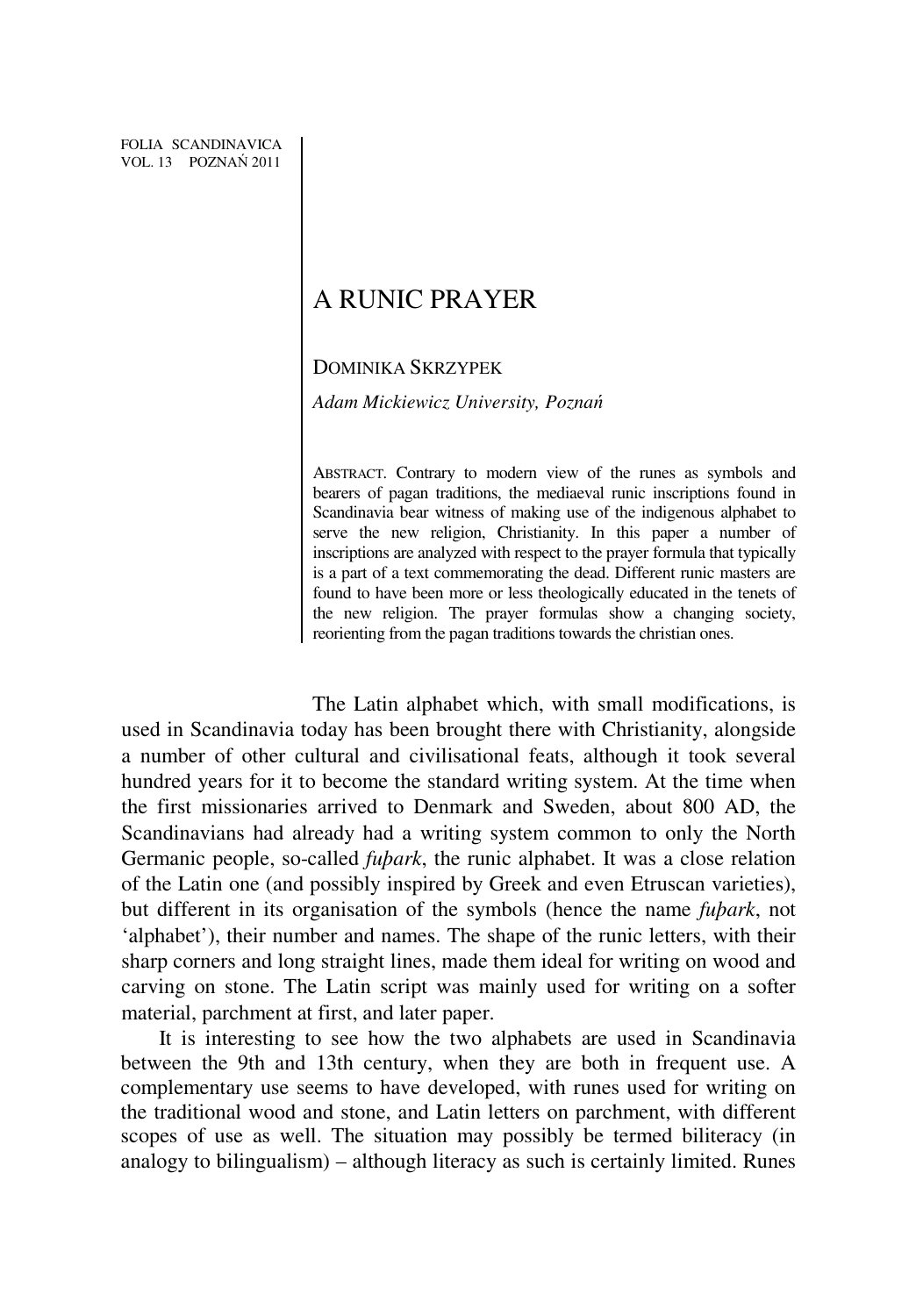are the daily writing, used for short messages scribbled on small pieces of wood (thousands of such messages have been discovered in Bergen in Norway and in Novgorod in Russia), the texts written in the Nordic languages of the time. Latin letters are used to write official documents, longer texts of both religious and artistic value, to begin with only in Latin. They are first adapted for the Scandinavian languages in 11th and 12th century (e.g. in *Äldre Västgötalagen*, the legal codex of the Swedish province of Västergötaland, written down in ca 1225 AD).

While the two systems exist alongside for a number of years, their parallel existence is not without consequences, nor are their scopes of use entirely different. Especially the fuþark is much changed in the new reality, brought on by contact with other cultures and with the new religion, Christianity.

From the original 24 runes, only 16 remain in the so-called younger fuþark, developed in the 9th century. The exact reasons for this reduction (which not always seems to have been practical, since one letter has now to represent more than one sound) are unknown, but the contact with another writing system as well as generally the time of radical social and cultural changes are named (e.g. Düwel 2001, Maciejewski et al. 2011). Apart from changes in the fuþark, a new practice of using the script is formed, mainly in Sweden, of raising stones with runic inscriptions to commemorate the dead.

Stone-raising was not unusual in the earlier times, there are e.g. the famous Stentoften and Blekinge stones. However, their contents remain largely a mystery, they seem to either document important feasts (like the Stentoften one, in which a sacrifice in Uppsala is named) or contain some pagan evocations and curses.

**niu hAborumz niu hagestumz hAþuwolAfz gAf j** with nine bocks with nine horses, HaþuwolafR gave (good) year (DR 357, Stentoften)

With the advent of the new, reduced fuþark, a new custom becomes popular, particularly in the Swedish province of Uppland – of raising stones to remember the dead members of one's family. Their purpose was probably twofold. On the one side it was a practical way of establishing one's right to inheritance (e.g. Sawyer 2000), as both the deceased and those left mourning him or her are mentioned by name in the inscriptions. It makes them different from a typical headstone at a cementary today, whose sole purpose is to state the name of the one who lies buried under it, there is only seldom any mention of the relatives left.

On the other hand, the inscriptions found in Uppland are overwhelmingly Christian in nature, they usually end with an invocation to a higher power and are decorated with Christian ornaments, a variety of crosses. They can therefore be seen as proclamations of the new faith.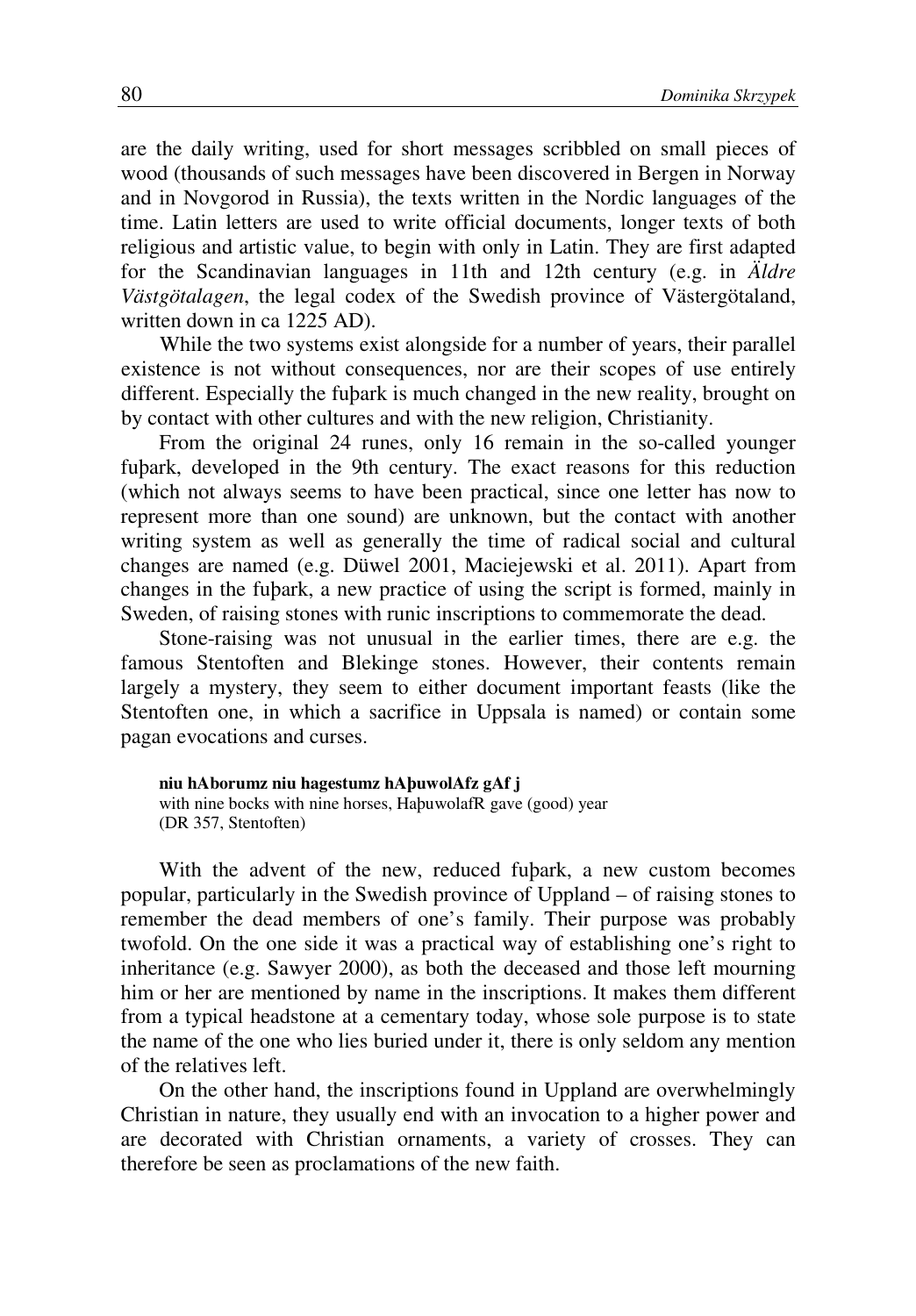These new monuments are found in large numbers in Sweden (and some in Denmark), and are raised by the noble and the rich – those who had to claim and means to do so. As an example may serve the inscriptions from Denmark, known as the Jellinge stones. To all intents and purposes they fulfill both functions mentioned above. For the first they confirm the legality of the rule of king Harald, who is the heir of his father, Gorm. As Gorm gained rule over Denmark and Norway, so shall his son continue to rule over these lands.

```
haraltr kunukR baþ kaurua kubl þausi aft kurm faþur sin auk aft þourui 
muþur sina sa haraltr ias soR uan tanmaurk
```
Harald king asked carve monument this after Gorm father his and after Þyrvé, mother his, this Harald which himself won Denmark

**ala auk nuruiak**  all and Norway

On the other hand, the new religion is also firmly established: not only has Gorm extended his rule over these lands, his son has also brought Christianity to the Danes.

**auk tani karþi kristno** and Danes made Christian (DR 42)

The Christian nature of this particular inscription is further strengthened by an illustration: the image of a man holding his arms widely spread as if he was hanging on a cross. The carving is placed exactly over the last line of the inscription, as if to point out the tenets of the new faith.

The tradition to raise the stones to the memory of the dead is documented in Scandinavia at least since the Rök stone, where a father remebers his slain son. It is one of the last inscriptions of the older fuþark, and simulataneously one of the first of the younger. The runes are both old and new, with many attempts at masking the text behind codes and riddles. The inscription is only partly interpreted, but some new attempts are being made at giving it meaning (Ralph 2007).

However, it is first in the 10th and 11th century that the custom to raise the stones becomes so popular as to leave us today with about 1200 inscriptions in Uppland alone (incidentally, the area of the most potent pagan cult, with its sacrifice, described in the chronicle of Adam of Bremen and alluded in the Stentoften inscription).

The inscriptions to the memory of the dead are formulaic in character and usually consist of at least two of the following elements:

 the name of the person on whose initiative the inscription was carved (or, in some cases, who him- or herself carved the runes)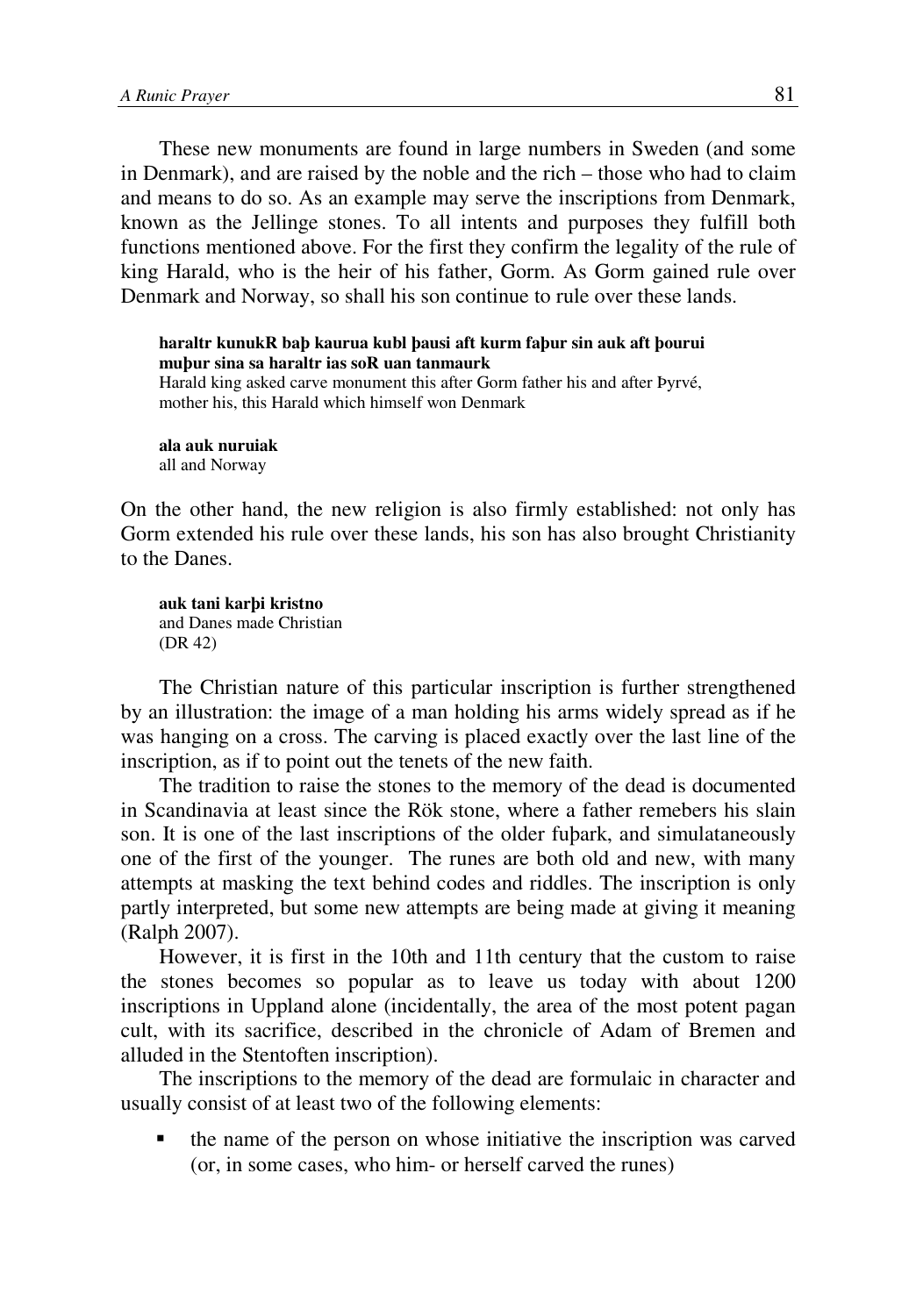- the name of the deceased to be thus commemorated (although the two can also be identical, as in the Jarlabanki stones)
- a prayer for the soul of the deceased.

Other elements may also appear, the deceased and his/her life or some important events in it may also be presented, the rune carver may sign his inscription, the prayer may be directed at the passers-by.

The most typical inscriptions are those raised by widows afters their husbands or by children after their parent.

**humfriþr lit ris- stn þinsa ifa-- haur bunta sin kuþ hialbi i ot hans**  Holmfríðr let raise stone this after Haur, husband hers. God may help spirit his. (U 25)

However, some inscriptions bear witness to what undoubtedly was a family tragedy, like the death of a child.

**sloþi rahnfriþ þaun litu hakua stain iftiR ihulbiarn sun sin hialbi kristr ant has**  Slóði, Ragnfríðr, they let carve stone after Ígulbjôrn, son theirs. May help Christ spirit his. (Sö 2)

Although it is typically members of the deceased's family who raise the stone (thus possibly ensuring the inheritance), it may also be some otherwise connected to him or her, as in the following example:

**frisa ki... ... þesar eftR alboþ felaha sloþa kristr hia helgi hinlbi ant hans þurbiun risti** The Frisian guild-(brothers had this stone raised) in memory of Þorkell, their guild-brother. May God help his spirit. Þorbjôrn carved. (U 391)

It is also possible for a person to remember themselves, which is a strong indication of the function of the inscriptions as documents confirming legal matters.

## **iarlabaki lit raisa stain þisa atsik kuikuan aukbru þisa karþi furont sina aukainati alan tabu kuþhialbionthans**

Jarlabanki let raise stone this for self living and bridge this carve for spirit his and he owned all Täby. God may help spirit his. (U 164)

Although each inscription follows more or less the same formula, there are great discrepancies between them as to how advanced (theologically) the prayer formulas are and how rich the ornamentation. Some simple message may be lavishly decorated, as in Åsmund Kåressons production, where a stunning ornamentation is accompanied by a simple and concise text.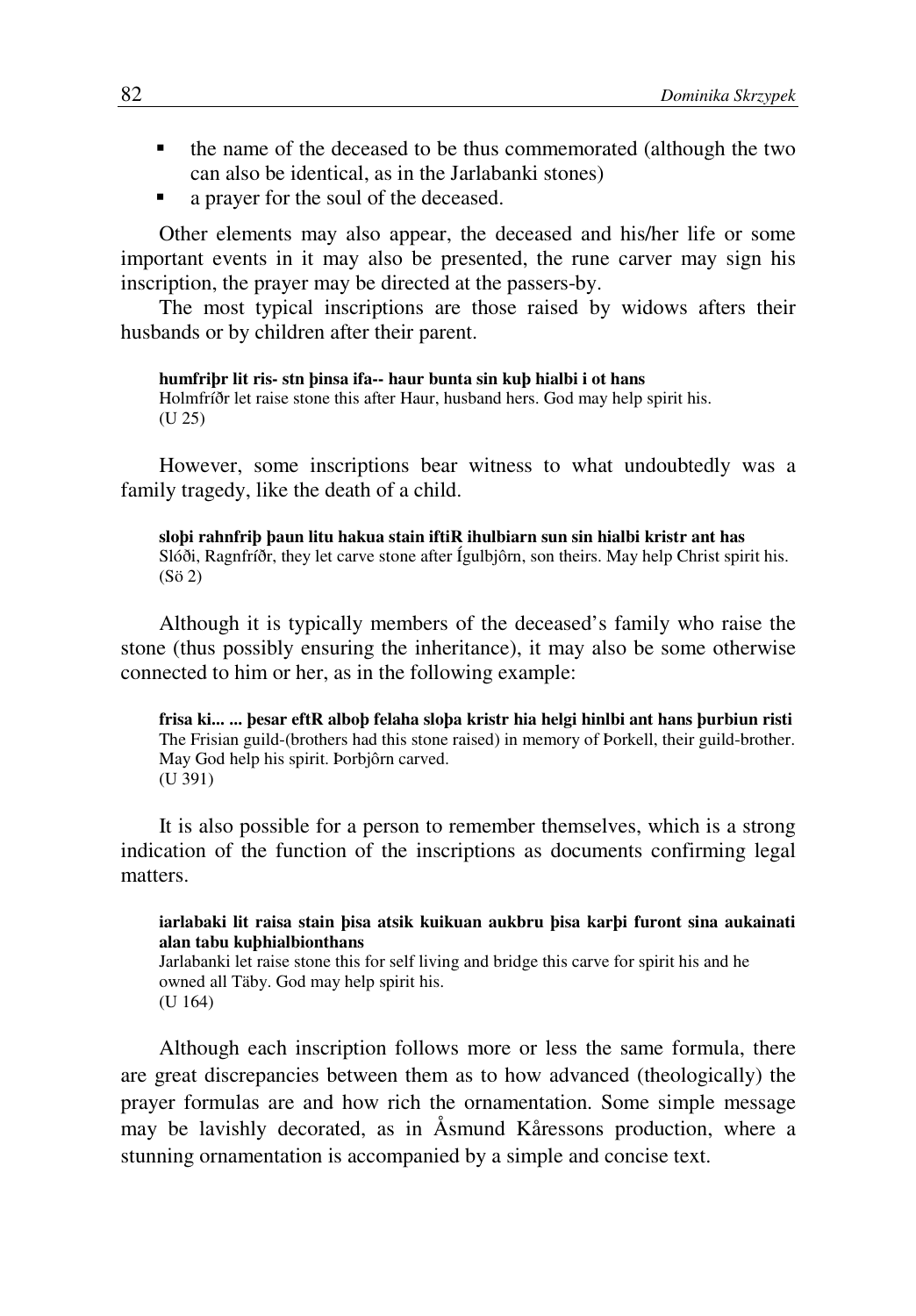# **fastbiurn uk þurun litu rita ... bru kiruaabtiR inkifa-... ...(u)anta sin kuþ hialbi hont osmunrt risti runoR**

Fastbjörn and Torunn let raise (stone and) make bridge after Inge(fast), her man. God may help spirit. Åsmund carved runes. U 859

Meanwhile, some deeply theological information may be hidden among very unassuming ornaments, like the so-called Gunnar stones.

# **iystin auk iuruntr auk biurn þiR byryþr risþu stin trums faþur sin kuþ ihlbi ons ont auk selu fur kifi onum sakaR auk sutiR hi (..)**

Östen and Jorund and Björn, these brothers raised (this stone after) their father. May God help spirit his and soul, forgive him sins. (U 323)

Here we can see that the focus has been changed from the earthly worries (also about the due course of inheritance) to the heavenly future and the afterlife. The concept of sin and retribution that awaits every sinner in the life after death is foreign for the pagan Scandinavians. The orientation of the believers was towards today and not tomorrow, it was today that they expected the grace of gods (which is clearly seen in the sacrifices and their purpose, as documented on the Stentoften stone). For a Christian, however, it is the future that is important, even at the cost of a modest earthly life.

The runic masters differ in their prayer formulas. Forgiveness and grace seem to be a strong motive in Gunnar's inscriptions:

#### **tiarfR uki urika uk uiki uk iukiR uk kiRialmR þiR bryþr aliR litu risa stin þina iftiR suin bruþur sin saR uarþ tuþr a iut(l)ati on skulti fara til iklanþs kuþ ialbi (o)ns at uk salu uk kus muþiR betr þan an karþi ti**

Djärv and Orökja and Vige and Jager and Gerhjälm, all these brothers let raise this stone after Sven, brother their. He was killed on Jylland. He should travel to England. God and God's mother may help his spirit and soul better than he deserved. (U 539)

The notion of grace being larger than sins, and necessarily so for the salvation, is here further strengthened with an appeal not only to God but also to Mary. A very clear division into body and soul is also given in this short text, where it is only the spirit that lingers on after the physical death.

An unsigned inscription (possibly by Livsten, S.B.F. Jansson 1984) further develops the notion of the Christian afterlife, again with the stress on the necessity of grace.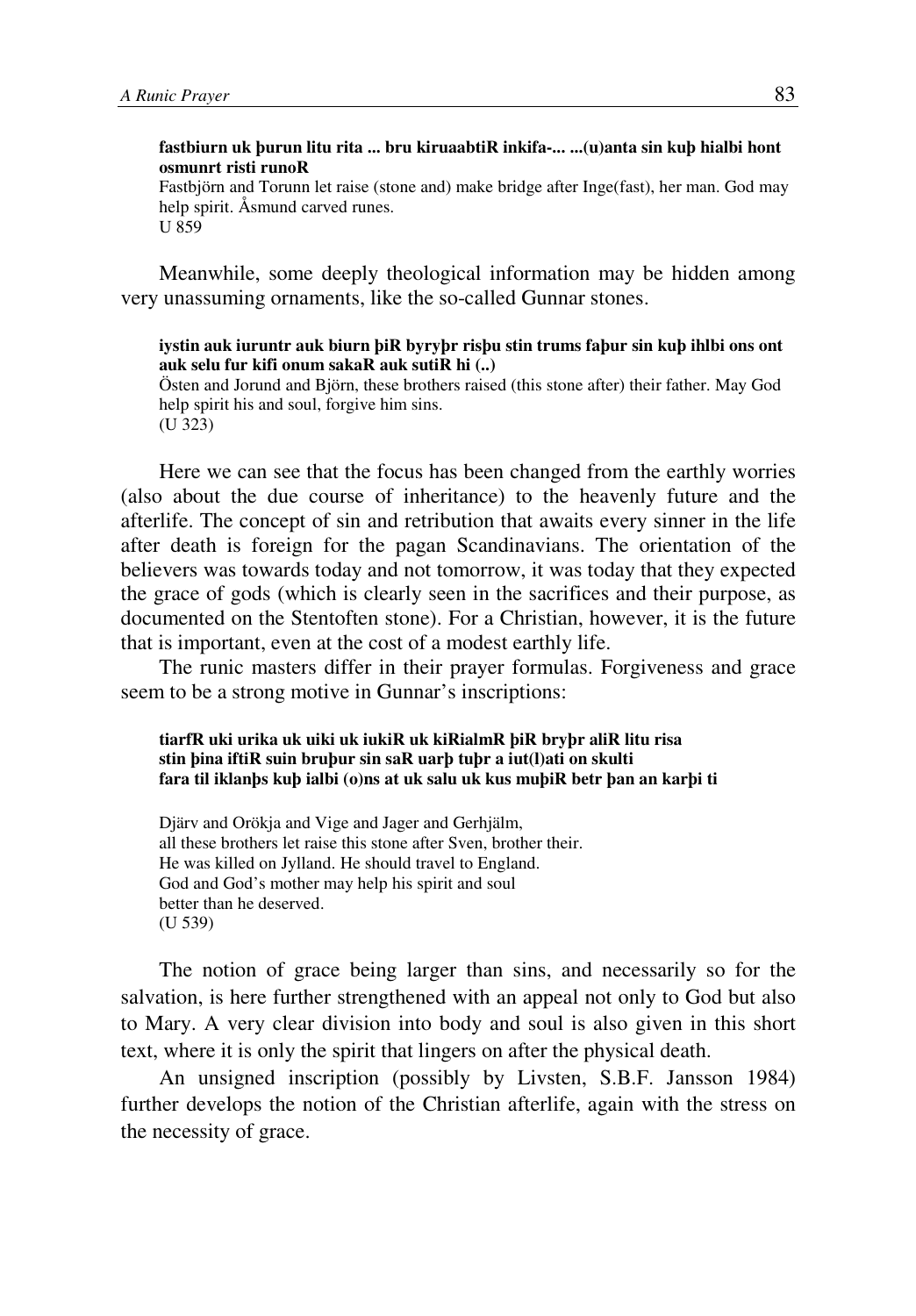# **akyti lit rita st n þino yfti tumo ... ...istr lati kumo ot tumo i lus yk baratisi yk i þon em besta kristnum**

Agne let raise this stone after (for) Tumme (..). Christ may let Tummes soul come into light and paradise and the best world for Christians. (U 719)

Naturally, a claim that the earthly struggles should be oriented towards afterlife needed some support in the glorius pictures of what that afterlife would be. A new term is imported for the occasion, *paradise*, which underlines the fact that nothing like it has ever been known before. But this best world has its limitations, it is only best for Christian, others have no place in it.

The old gods are no longer appealed to, their place has been taken by one God, the Lord.

#### **klintr auk blikr ristu stin þinsi iftiR kunu(i)þ faþur sin han foR bort miþ (i)kuari kuþ trutin hialbi ont ra kristina þuriR troni risti**

Klettr and Bleikr raised stone this after Gunnvið, father theirs. He went away with Ingvari. God the lord may help spirit (of) all Christians. Þórir Trani carved. (U 1143)

Although God is much appealed to, the one even more often addressed is Jesus Christ, who is sometimes described as 'the holy Christ'.

**ketilfas let reisa tsein eftiR bryniulf faþur sin guþan hialmbi in heilhi kristr hanssal**  Ketilfastr let raise stone after Brynjulf, father his good. May help the holy Christ his soul. (Sö 125)

However, the concept of one God only is a new notion and the politeistic void should be filled somehow. Alongside Jesus (and God) the Virgin Mary may be appealed to for help and mercy.

**-mekr lakþi stin þ(a)nsi RftiR stinbiurn s... ... halbi ut hans auk su hlka sata maria** [He]mingr layed stone this after Steinbjôrn, s[on ... God] may help spirit his and the holy Saint Mary. (Vg 105)

Another popular protector of the souls is St. Michael.

### **estriþ let reisa s(t)ein þensa eftiR iuar bota sin auk ikuar auk ikifastr eftiR faþur sin mihel kati at hans**

Ástríðr let raise stone this after Jóar/Ívar, husband hers, and Ingvarr and Ingifastr after father their. Mikael may protect spirit his. (U 478)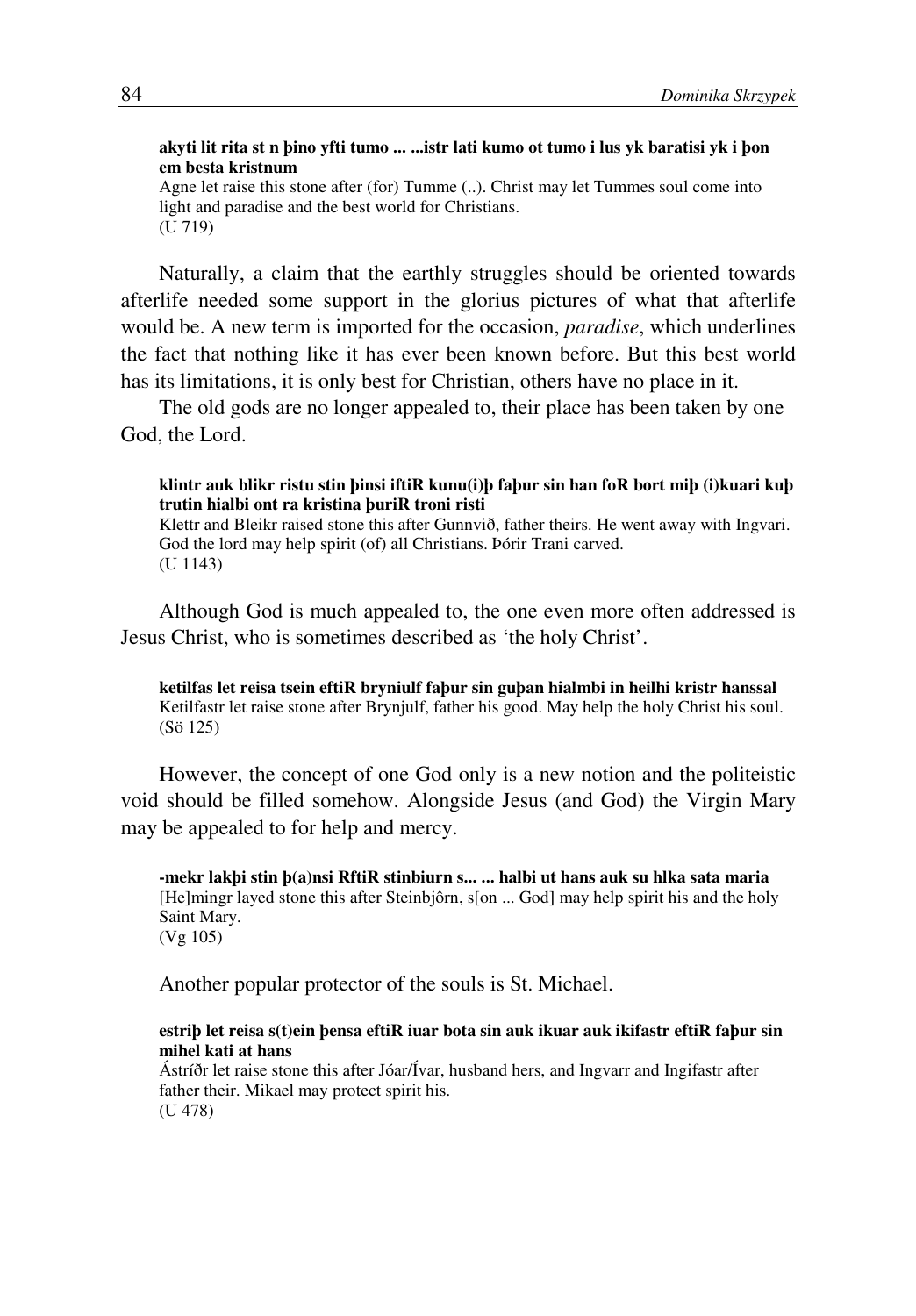**eskil sulka sun let res(a) sten þena eft sialfan sik (..) kristr hialbi siol hans aok santa migael**  Eskil Sulke's son let raise stone this after self his. Christ may help soul his and saint Michael (DR 212)

There were apparently times where extra protection was necessary and (just like in DR 212 above) more than one protector was appealed to, as in the following example, where the author seems to be making sure everybody is on his side.

#### **broþir auk eimotr þeir litu reisa stein þana eftir sikmut faþur sin kristr hialbi sialu hans auk sata mikel auk sata maria**

Bróðir and Eimund they let raise stone this after Sigmund, father their. Christ may help soul his and saint Michael and saint Mary. (DR 398)

As the inscriptions became more numerous, the formulas were so familiar that a certain amount of ellipsis was not uncommon, as in the following text, which is short to the point of being pithy.

**forkuþr auk fuluki litu rista runa iftir hiluka faþur isin kristr hialbin irinfastr risti**  Forkunnr and Fullugi let carve runes after Illuga, father theirs. Christ may help. Erinfastr carved. (U 41)

There is, however, also an opposite trend, where the prayers become more lengthy and ornamental.

# **ehr ligr brutte a ihnastatum ok kiløh biþhum uara batr noster þeras hal til ro ok til naþa ok allum kristn...m shallum**

Here lie Broddi in Heimistôð and Gillaug. Let us pray our Pater noster their souls to rest and for grace and for all Christian souls. (Ög 39)

It is striking that the notions of an afterlife crave new terms, earlier unknown in the Nordic languages, therefore borrowed from Latin (alongside with some other natural loans for the concepts relating to the religion like *biskop*). We have already seen the word *paradise*. The notion of individual salvation and individual soul seems so different from the original Nordic view as to import two new terms for it: *sial* and *ande*, both describing the inner being, the part of self that is to survive the demise of flesh.

själ (sial) – ags. *sáwol* (soul) got. *saiwala*, possibly connected with slav. *sila* (power) or Greek *aiólos* moving ande: (breathe), lat. *anima* (breath)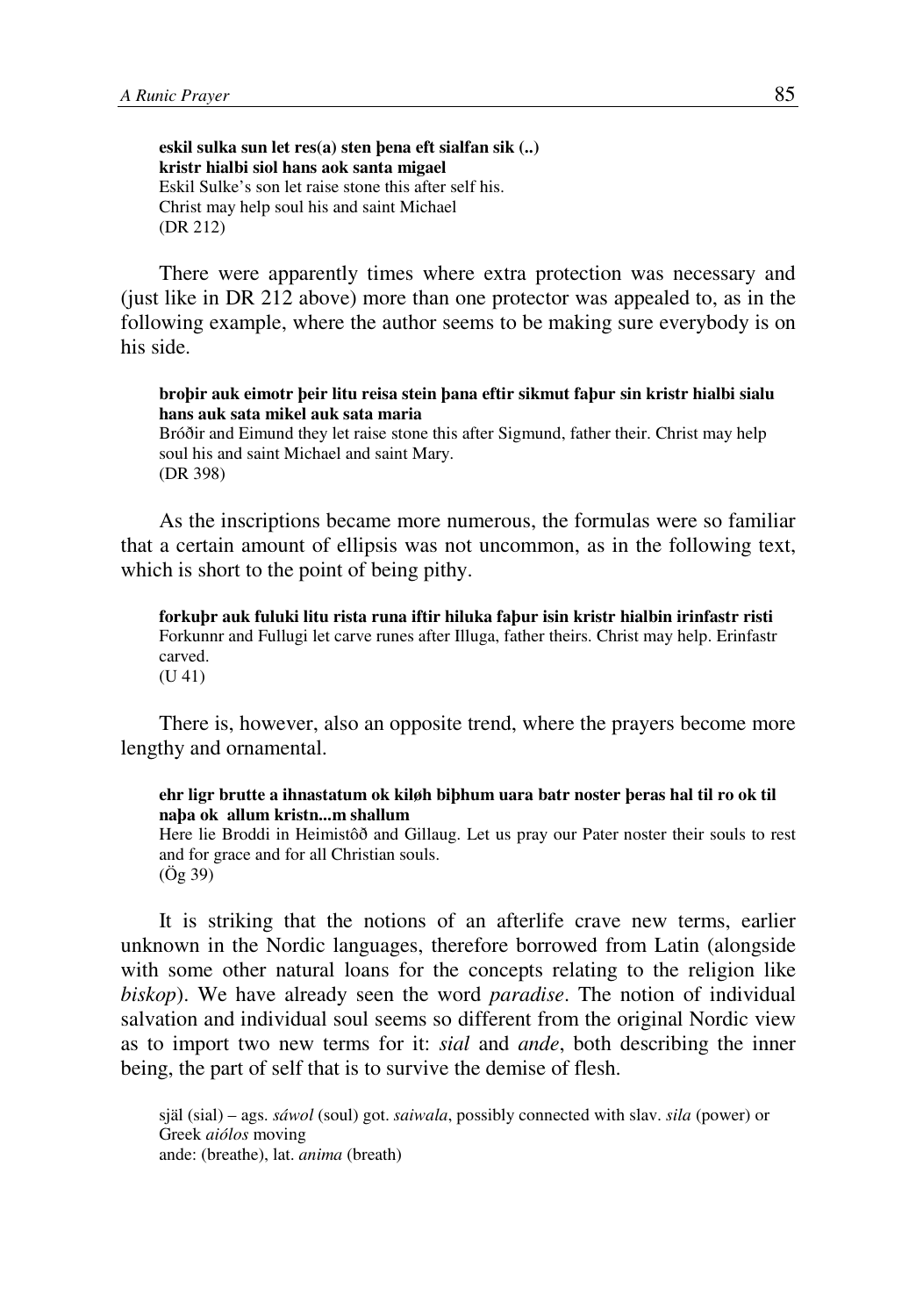The creation of new terms for the concept of the immortal part of a human being is not due to the fact that such concepts were wholly foreign to the Germanic peoples before their christianisation. Rather, the correspondence between them and the christian view of soul was rather weak. The terms they had at their disposal were closer to the concept of 'mind' rather.

*hugher* (= mind) origin unknown, also used as 'memory' *fylgia*, impression, also used to denote a spiritual being following every human, unique to this human (∼ guardian angel)

The terms *ande* and *sial*, denoting the same concept, are used interchangeably, sometimes however the writer makes use of both, reinforcing the solemnity of prayer.

**auk staina raisa eftiR ofaih sun sin hialbi kristr ant hans auk selu hans**  and stone raised after Ófeig, son his. May help Christ spirit his and soul his. Sö 134

This more individualistic view of a person is a part of a wider conceptual change in the view of the society. The social order of the time was built on clans - a person was always seen as part of a family, the approach was collective. Any disruption of the order resulted in revenge – a picture wellknown from the Icelandic sagas. The death or loss of a person was the matter of the collective, the clan, not just his individual tragedy.

Interestingly enough, revenge is also pledged on christian runic stones. However, there is a new factor in the revenge.

**roþuisl auk roþalf þau litu raisa staina eftir sy-... ... þria þina eftir roþfos han siku blakumen i utfaru kuþ hialbin sial roþfoaR kuþ suiki þa aR han suiu**  Rodvisl and Rodälv they let raise the stones after their three sons. This stone after Rodfos. He was betrayed while he was travelling. May God help Rodfas soul. May God betray those who betrayed him. (G 134)

It is no longer up to one's family to right a wrong, but rather it is left in the hands of God who deals out justice.

Another novelty in the old collective thinking is the individual aspect of salvation. The prayers are for the souls of individuals, not the welfare of the collective (again, compare any of 'Christian' inscriptions with the Stentoften one). On the other hand, a new collective is being formed, wider than the family, namely the Church, the Christian community. This can be seen in the prayers that apart from taking up the individual cases are also given for all the Christian people (not just the deceased and his or her family).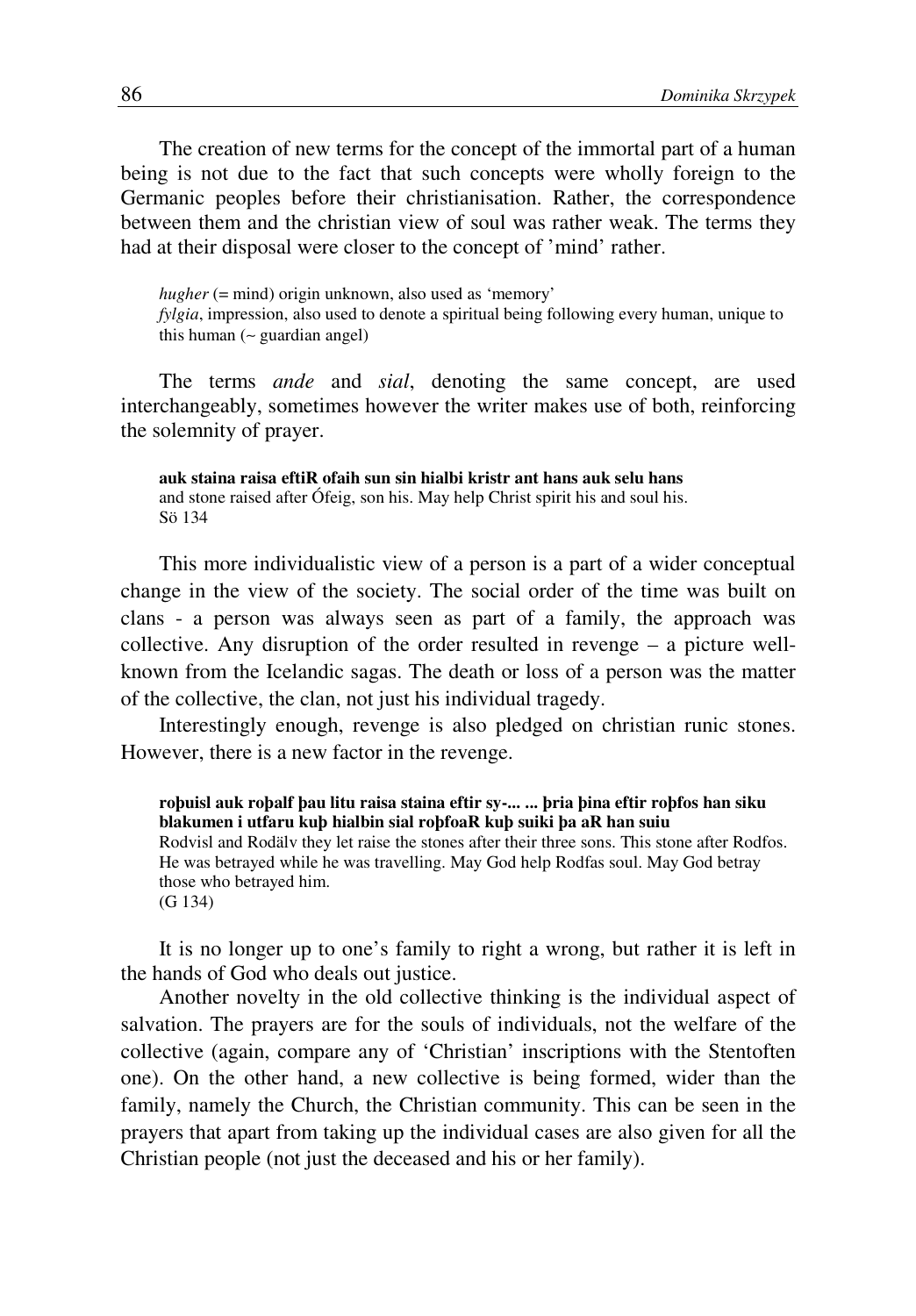**suarthofþi let reisa stein þentsa eftiR onut sun sin kuþ hialbi at hans auk alum kristnum** 

Svarthövde (Black-headed) let raise stone this after Anund son his. God may help spirit his and all Christians (U 457)

The new collective is perhaps more pronounced in still later inscriptions found in churches, as the one from Gotland given below:

**gesus krist naþi haluia sil unggana husbraya anguasmis dotr hu(l)ls hier huer sum asir biþi patanostu firi haluia sial magistas (g)efs gerþi mik botuiþr smiþr lit gera mik (a)...m (i)... naþi us sihþaþ hans husbryia sum ... bi(þ)...** Jesus Christ may grace Hallvéar soul (..) Who sees it may pray paternoster for Hallvéar soul.  $(.)$ (G 115)

In it, the passer-by is encouraged to give prayers for the soul of the deceased, an assumption is made that whoever passes the inscriptions shares the new faith. The Latin name of the Lord's prayer given is not unusual in the runic material, inscriptions entirely in Latin, e.g. of the *Ave Maria*, sometimes combined with the fuþark inscription, are abundant in the Middle Ages, many such have been found in Bergen (Norway).

Another declaration of the collectivity of the Christian faith is the following text (also from Gotland), inscribed on a headstone, which seems to directly address those who go by:

**fargair lit mik gieara yfer sin faþur uk moþor botfrir ok ruþui ok auþuatr ok mik kristr maiu sun naþi alum sum hiear huilas uair uk aLum krisnum sialum**  Fargeirr let me make over his father and mother Bótfreðr and Hróðvé, and Auðhvatr/Auðvaldr. Christ, Mary's son, may pity all who rest under (me) and all Christian souls.  $(G 63)$ 

The Christian runic inscriptions continue the tradition of raising monuments in memory of the deceased, although within the new religious order. They are short and formulaic texts, yet they convey a lot of the theology of their time, the new religion gaining hold in Scandinavia.

#### **REFERENCES**

References to inscriptions follow the convention adopted in Runsvenska databasen (Runic Swedish database), which is available from http://www.uu.se. The letters refer to the name of the province where the inscription was found (or, in the case of the now Swedish, but earlier Danish provinces, they just state DR, Denmark).